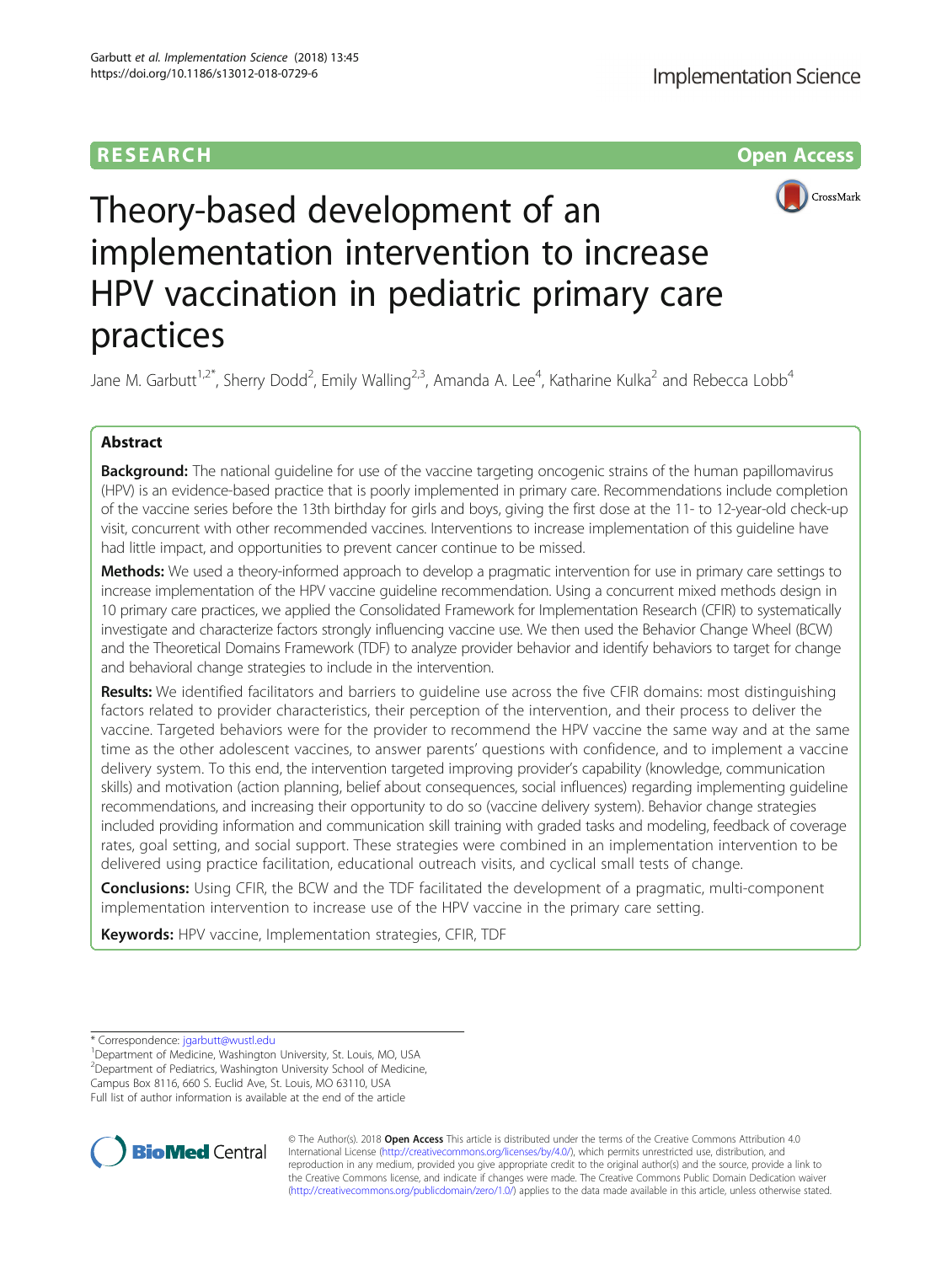## Background

There is a critical need for theory-based implementation interventions to improve the use of evidence-based practices in healthcare settings  $[1-4]$  $[1-4]$  $[1-4]$  $[1-4]$ . A conceptual framework that describes interactions between individuals, organizations, and the external environment can guide a comprehensive assessment of the implementation problem and identify important variables to consider when designing an implementation intervention. Improving use of evidence-based practices requires behavior change, and in order to design effective interventions and allow purposeful improvements when interventions fail, it is necessary to understand these behaviors in context  $[1-3, 5]$  $[1-3, 5]$  $[1-3, 5]$  $[1-3, 5]$  $[1-3, 5]$ . Models and theories of behavior and behavior change can be used to determine who and what needs to change and to identify behavior change strategies.

Until recently, this reasoned approach to development of implementation interventions was hindered by a bewildering array of implementation frameworks and psychological theories of behavior change. In the past 10 years, behavioral scientists have tried to simplify implementation frameworks and psychological theory for use by implementation researchers. Damschroder and colleagues developed the Consolidated Framework for Implementation Research (CFIR) to consolidate and unify key constructs from 19 published implementation theories [[3\]](#page-7-0). The CFIR identifies five major domains of organizational context that influence successful implementation: characteristics of the implementation intervention, the inner setting (the context through which implementation will proceed), the outer setting (the context in which the organization resides), implementer's characteristics, and the processes of implementation [[3\]](#page-7-0). Michie and colleagues consolidated 33 theories of behavior and behavior change in order to develop a theoretical framework for understanding behavior change among health professionals [[5](#page-7-0)–[7](#page-7-0)]. Using consensus among experts, they identified a theoretical framework with 14 theoretical domains (or key theoretical constructs) covering the main factors influencing provider's clinical behaviors and behavior change (Theoretical Domain Framework, TDF) [\[5](#page-7-0), [6](#page-7-0), [8\]](#page-7-0). These domains have been linked to a simplified model of behavior change, the COM-B model, using a "Behavior Change Wheel" (BCW). The COM-B model characterizes behavior change in terms of capability, opportunity, and motivation (COM-B). The BCW illustrates the interventions and behavior change functions that link the TDF to the COM-B model [\[2](#page-7-0), [5,](#page-7-0) [7\]](#page-7-0).

The Center for Disease Control and Prevention (CDC) national guideline for use of the human papillomavirus (HPV) vaccine is an evidence-based practice that is poorly implemented in pediatric practices [\[9](#page-7-0),

[10\]](#page-7-0). The HPV vaccine is an effective vaccine targeting oncogenic HPV strains. It is predicted to prevent over 90% of cancer attributed to HPV including cervical cancer and other genitourinary and oral cancers in men and women [[11](#page-7-0)]. Importantly, cancer prevention requires vaccination prior to exposure to the sexually transmitted virus. To achieve this goal, the CDC guideline recommends completing the HPV vaccine series for girls and boys before their 13th birthday and giving the first dose at their 11- to 12-year-old check-up visit concurrent with other recommended vaccines [\[9,](#page-7-0) [12](#page-7-0)]. However, the vaccine is underused and opportunities to prevent HPV-related cancers are being missed [[13](#page-7-0)]. In 2016, 10 years after the vaccine was first introduced in the U.S., only 49.5% of eligible females and 37.5% of eligible males aged 13–17 years had completed the vaccine series [[11\]](#page-7-0).

Theory-informed implementation interventions are urgently needed to increase use of HPV vaccine as recommended in the CDC guideline. Missing from the research is a comprehensive assessment of the implementation problem and theory-informed behavior change implementation strategies. Systematic reviews suggest that physician-level interventions such as audit and feedback and reminders and patient-level interventions such as education and reminder and recall have had at best a modest effect  $({\sim} 5\%$  increase) [[10](#page-7-0), [14](#page-7-0)–[16\]](#page-7-0). Provider-focused multi-component interventions were considered to be the most promising. Studies showing larger effects have been criticized for being methodologically lacking [[10,](#page-7-0) [14](#page-7-0)–[16\]](#page-7-0). Theoryinformed, multi-component interventions may be more effective than prior interventions that failed to address all relevant barriers, and pragmatic approaches may provide scalable approaches to increase use of this important vaccine.

This paper describes the systematic process of applying theory to develop a pragmatic intervention to increase use of HPV vaccine as recommended in the CDC guidelines. We used a multi-step approach (Fig. [1](#page-2-0)). First, we applied the CFIR [\[3](#page-7-0)] to systematically identify barriers and facilitators to completing the vaccine series by age 13 and identify priority barriers and facilitators in a broad sample of pediatric primary care practices. Then, we used the BCW and the TDF  $[6, 7]$  $[6, 7]$  $[6, 7]$  $[6, 7]$ to identify targeted behaviors and select interventions with the strongest potential to increase adherence to vaccine guidelines while reducing barriers to implementation. This systematic attempt to develop an intervention to implement clinical guidelines for patient care was within the context of the healthcare team and practice setting [[1\]](#page-7-0). We selected intervention components and the modes for delivery by considering what was feasible and acceptable to primary care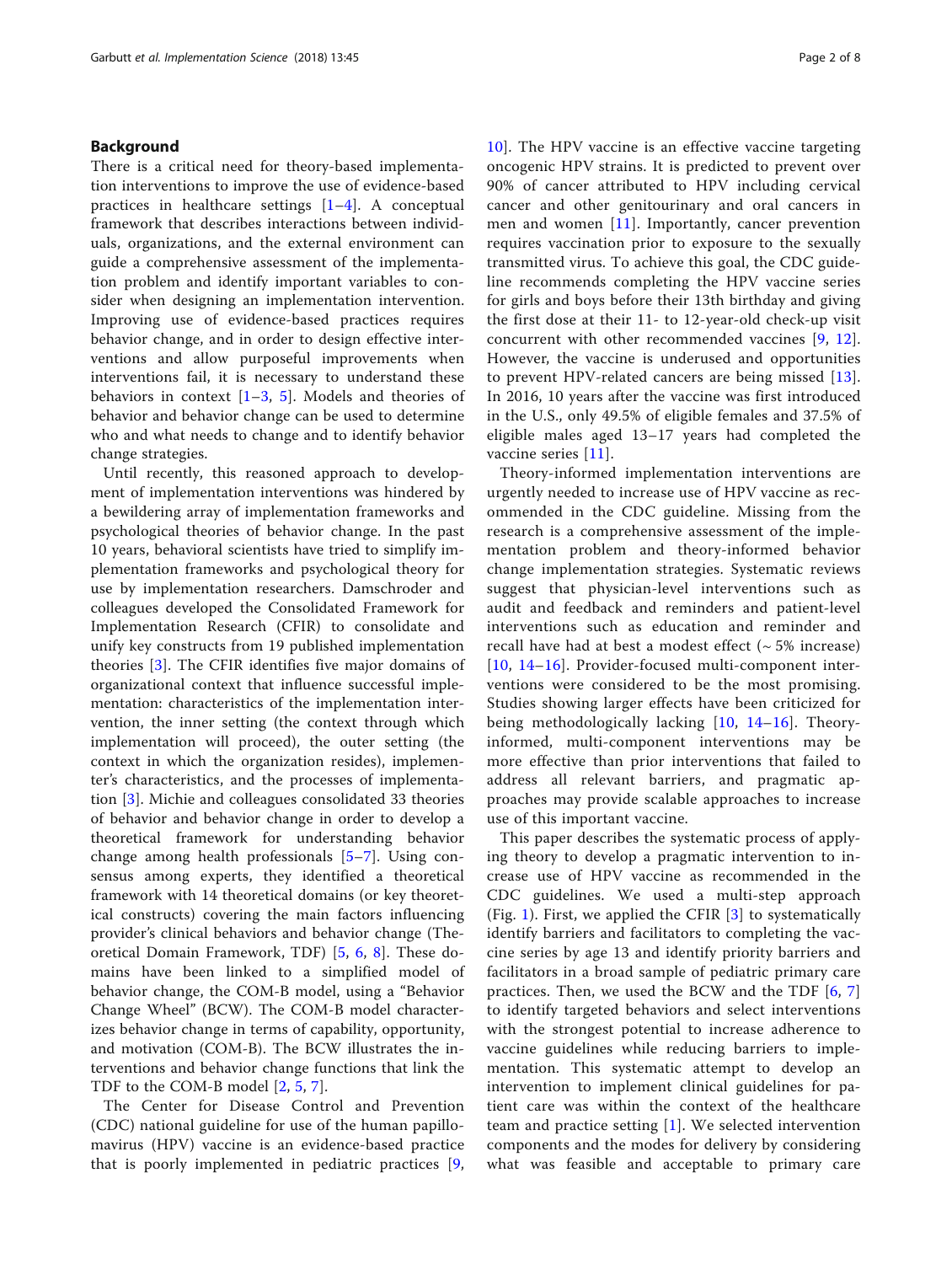<span id="page-2-0"></span>

providers working in independent offices. These components were combined to form a cohesive intervention for future evaluation.

### Methods

The study was approved by the Washington University Human Research Protection Office and was guided by an Advisory Board of three pediatricians, one pediatric nurse practitioner, and two parents. The Advisory Board assisted in the interpretation of study findings and the development of the intervention.

#### Study participants

We invited all members of the Washington University Pediatric and Adolescent Ambulatory Research Consortium (WU PAARC) to participate. WU PAARC is a practice-based research network of 79 community pediatricians and 6 pediatric nurse practitioners associated with Washington University. The 16 providers from ten practices who volunteered to participate comprised the study sample. Each participant provided written consent and received \$50 for completion of the semi-structured interview as a token of appreciation for their time.

## Identification of barriers and facilitators for HPV vaccine use

Guided by the CFIR, we used qualitative methods to identify barriers and facilitators to guideline-recommended HPV vaccine use and quantitative methods to identify vaccine coverage rates. We then integrated results from the qualitative and quantitative methods to identify theoretical factors that distinguished HPV coverage [\[17\]](#page-7-0).

### Collection and analysis of qualitative data

The provider interview guide addressed the main CFIR constructs and included both general and specific open-ended questions. The interviews were designed to last about 30 min and were conducted at the practices between January 27, 2016, and May 24, 2016, by the principal investigator (JG) and co-investigator (EW). All interviews were digitally recorded and transcribed verbatim by trained transcriptionists. The transcripts were organized using NVivo software, and each transcript was analyzed using consensual qualitative research methods with multiple analysts from diverse disciplines [\[18](#page-7-0)].

### Collection and analysis of vaccination data

For each provider, we abstracted gender, date of birth, date of vaccine, and type of vaccine (HPV, tetanus, diphtheria, and pertussis, Tdap, and meningococcal, MCV4) from the chart of eligible adolescents. These included 11- to 15-year-old girls and boys who attended at least one office visit from January 1, 2014, to December 31, 2014. For each practice and provider, we computed the overall coverage with HPV vaccine as the percentage of girls and boys who completed the vaccine series (requiring three doses in 2014) by their 13th birthday (a HEDIS measure for adolescent care).

## Integrated analysis of qualitative and vaccine coverage data

For each transcript, ratings were assigned that reflected the valence (positive or negative influence) of each CFIR construct on implementation of HPV vaccine according to the CDC guideline. This was done using a consensus process. We examined rating patterns within and across providers in the lowest and highest tertile groups for HPV vaccine coverage to identify barriers and facilitators and constructs that distinguished between groups [\[18](#page-7-0)]. Using maximum variation sampling based on coverage (i.e., quantitative findings) enabled us to highlight qualitative results that differed by coverage [[18\]](#page-7-0).

## Development of the implementation intervention

We used the TDF and the BCW to guide selection of the implementation interventions. The TDF is what Sales et al. describes as a fully developed theory because it answers the following questions: Why do people behave as they do? Given the way they behave, what would motivate them to change behavior [\[1](#page-7-0)]? The TDF posits that behavior change involves three essential conditions: capability, opportunity, and motivation. We organized findings from the integrated analysis by these three essential conditions and then matched the distinguishing factors to the behavioral antecedents, and interventions mapped to the respective condition in the TDF. We used the work by Michie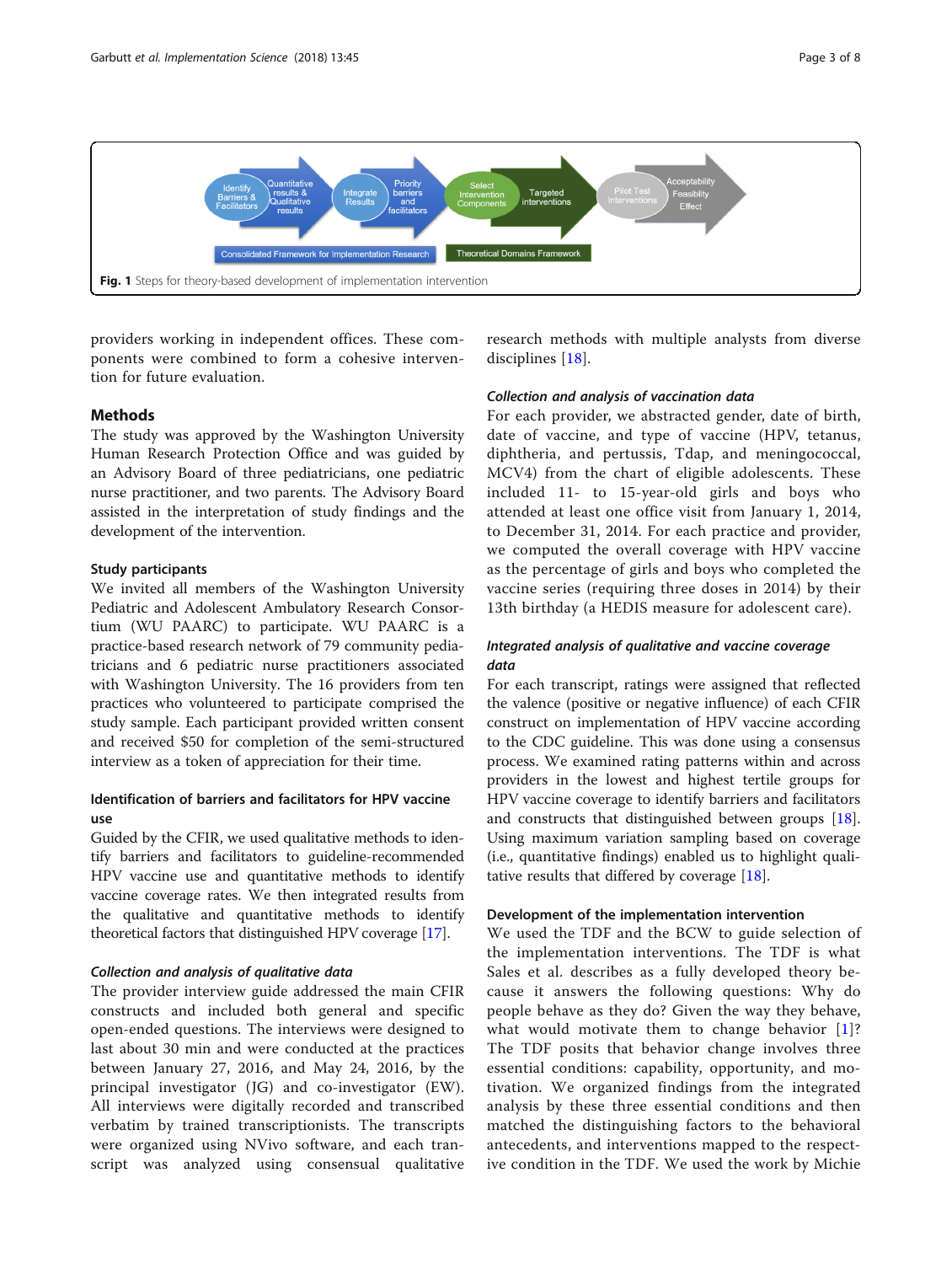et al. and by Powell et al. to help us to derive the intervention strategies [[19](#page-7-0)–[21\]](#page-7-0). Finally, we combined intervention components into a cohesive intervention for future testing.

## Results

## Identification of barriers and facilitators for HPV vaccine use

## Study participants

Sixteen providers (15 pediatricians and one pediatric nurse practitioner) participated in both the qualitative and quantitative studies. Five were male, 11 were female, 13 were Caucasian, 2 were African American, and one was Asian. The 16 providers were drawn from ten practices, nine of which had multiple providers (2–6 providers per practice). Eight practices used an electronic medical record (EMR).

#### Interviews

A brief overview of the qualitative data analysis within the CFIR framework is provided here.

All providers were aware of the CDC recommendations to complete the HPV vaccine series by age 13 and universally assumed responsibility for vaccine delivery. Providers typically recommended initiation and completion of the HPV vaccine series during 11- to 12-year-old well visits; however, the strength of this recommendation varied. Most providers felt that information about vaccine benefits was needed to counter the misinformation parents received from the media and other sources. To meet this perceived need, providers routinely informed parents that HPV vaccine prevents cancer and sometimes they mentioned the prevention of warts. Providers varied in sharing personal information about vaccinating their children or grandchildren. Some provided the information routinely while others only provided this information if asked. All providers used the vaccine information sheets (VIS) from the CDC to provide parental education. Whenever parents wanted to know which of the available vaccines at 11- to 12-year-old well visits were mandatory for school attendance, providers routinely recommended the HPV, Tdap, and MCV4 vaccines, but suggested HPV vaccine was optional.

Delivery of HPV vaccine fit well with existing workflows in practices that delivered Tdap and MCV4 to all adolescents at the 11- to 12-year-old check-up visits, but required an additional visit when vaccination was delayed. Most providers were unaware of how their medical assistant or nurse approached scheduling follow-up doses with parents, and teamwork to deliver the vaccine series was uncommon. All providers offered vaccine-only visits and follow-up doses at acute care visits, and few practices routinely booked follow-up appointments or made reminder calls to parents. Most often the responsibility to schedule the second and third doses was left to the parent.

Commonly reported difficulties with providing HPV vaccine included taking longer to discuss HPV vaccine than other vaccines and dealing with the resistance and hesitancy of parents. Many felt that they could not persuade hesitant parents to provide HPV vaccine for their child and some preferred to delay discussion of prevention of a sexually transmitted cancer until the child was older and the parent was more accepting. Despite commonly experiencing challenges with giving HPV vaccine, few providers reported efforts to improve the system of vaccine delivery and none monitored vaccine coverage.

#### Vaccine coverage

In 2014, across all study sites, 13.9% of 4592 eligible teens had completed the HPV vaccine series before their 13th birthday (16.9% girls, 11.3% boys). This metric varied among practices from 2.3% to 25.5%. In the five practices where more than one provider participated in the study, this metric varied four- to fivefold among providers within the same practice. Due to this intra-practice variation among providers, we chose to analyze the integrated data at the level of the individual provider rather than at the level of the practice.

## Integrated analysis

We identified fourteen constructs that distinguished between providers with higher versus lower HPV vaccine coverage that span the five domains of the CFIR. They are summarized and characterized as facilitators and barriers to guideline-recommended vaccine use in Table [1.](#page-4-0)

#### Development of the implementation intervention

From the CFIR analyses, we found that most distinguishing factors between higher and lower coverage related to provider characteristics—their lack of buy-in to vaccination by age 13, their lack of confidence to address parental hesitancy, and poor communication skills to promote timely HPV vaccine use. Also, coverage was higher in practices with co-ordination between the provider and staff to ensure opportunities for vaccination were not missed. We concluded that the provider was the one whose behavior needed to change to increase vaccine coverage, and identified three targeted behaviors: (1) recommend getting the HPV vaccine in the same way and at the same time as other adolescent vaccines; (2) answer parent's questions about the vaccine with confidence; and (3) work with staff and providers to develop a vaccine delivery system using all possible resources.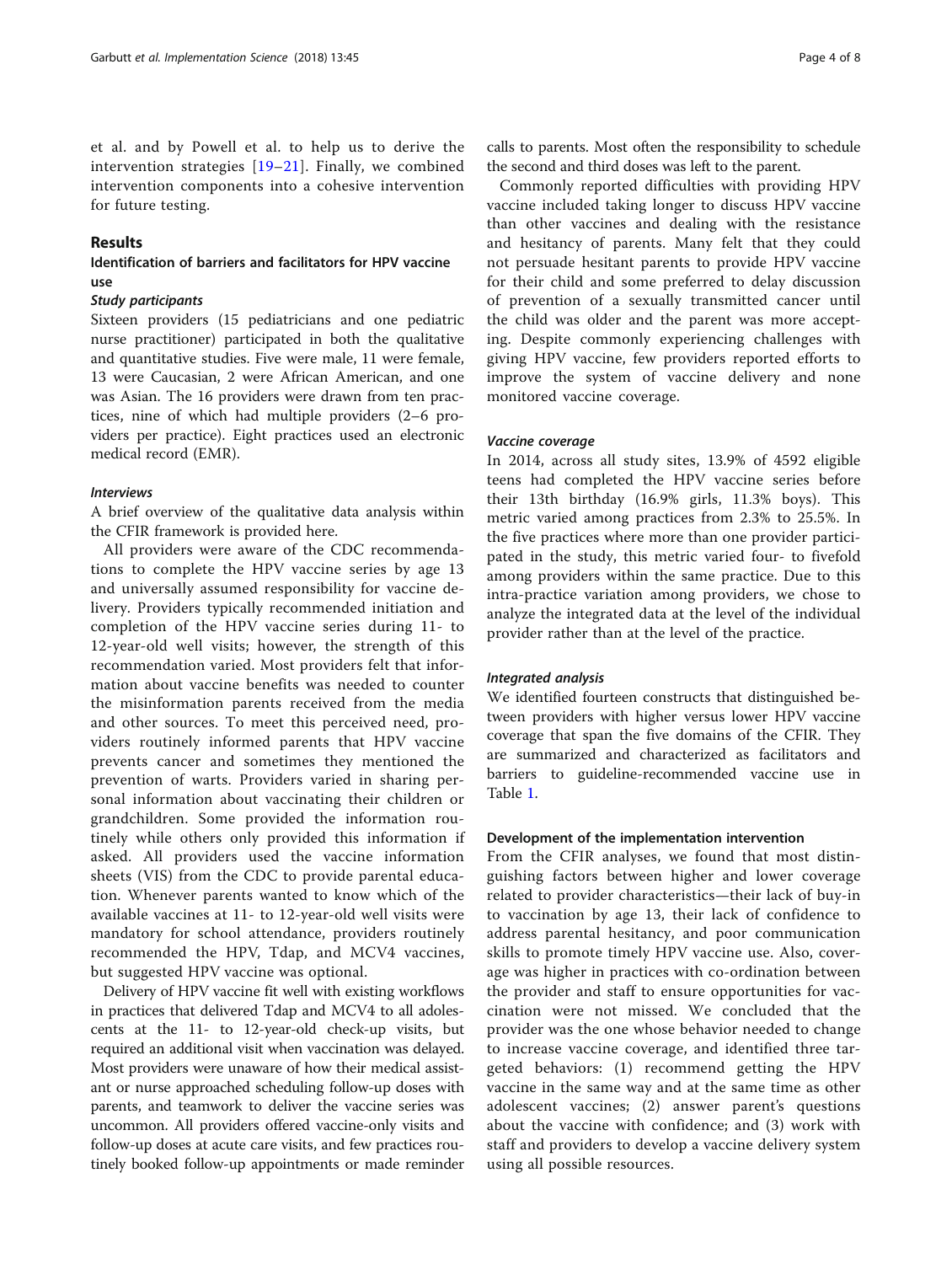| CFIR domain                    | Construct                                                                                                                                           | Effect      |
|--------------------------------|-----------------------------------------------------------------------------------------------------------------------------------------------------|-------------|
| Intervention characteristics   | Relative advantage—at age 11-12 (increased immunogenicity, completion of series before risk,<br>access to at-risk population)                       |             |
|                                | Adaptability-use older age of initiation                                                                                                            | Barrier     |
| Outer setting                  | Patient needs and resources-optional as not mandated by school                                                                                      | Barrier     |
|                                | Peer pressure                                                                                                                                       |             |
|                                | External policy and incentives-financial incentives for series completion, e.g., meaningful use                                                     | Facilitator |
| Inner setting                  | Networks and communication—communication to coordinate implementation of 3 doses<br>across staff and providers                                      |             |
|                                | Readiness for implementation—leadership engagement in system level improvements and use<br>of available resources, e.g., EMR alerts, outreach calls | Facilitator |
| Characteristics of individuals | Knowledge and beliefs-perceive value to completing by age 13                                                                                        | Facilitator |
|                                | Knowledge and beliefs—perceive value to bundling                                                                                                    | Facilitator |
|                                | Self-efficacy—confident to strongly recommend vaccine and to convince hesitant parents                                                              | Facilitator |
|                                | Self-efficacy-enthusiastic about HPV vaccine                                                                                                        | Facilitator |
|                                | Readiness to change—has made personal efforts for improvement                                                                                       | Facilitator |
| Process                        | Planning-discuss/implement changes for increased vaccine use                                                                                        | Facilitator |
|                                | Engaging-involve staff in meaningful problem-solving                                                                                                | Facilitator |
|                                | Executing—strong recommendation, routinely provide at age 11/12, bundle 3 vaccines                                                                  | Facilitator |

<span id="page-4-0"></span>Table 1 Summary of distinguishing factors for completion of HPV vaccine series by 13th birthday characterized using the CFIR(1)

CFIR Consolidated Framework for Implementation Research

As illustrated in Table [2,](#page-5-0) behavior change strategies were chosen to influence the determinants of the three essential conditions of behavior changes from the BCW (i.e., capability, opportunity, and motivation), address the distinguishing barriers to implementation, and incorporate the distinguishing facilitators from Table 1. To increase capability, the intervention is designed to improve provider's knowledge, communication skills, and selfefficacy regarding implementing guideline recommendations. Audit and feedback of vaccine coverage data will be used to increase motivation, and opportunity to increase vaccine use will occur through development of an integrated system for vaccine delivery within the practice. Strategies to change physician behavior will include providing information, communication skill training with graded tasks and modeling, action planning, goal setting, and social support. These strategies have been combined in an implementation intervention to be delivered using educational outreach visits, use of cyclical small tests of change, and practice facilitation (Table [2](#page-5-0)). These approaches were chosen as they have been shown to be effective in primary care practices that lack resources needed to implement change processes [[22](#page-7-0)–[24](#page-7-0)].

## Tools

Educational materials for the provider include a communication strategy to help providers present information in a more deliberate and impactful way to promote HPV vaccination before the preteen becomes sexually active.

Reflecting and evaluating—with a view to making changes Facilitator Facilitator

Educational materials for the parent were developed as those currently available to provide information about HPV vaccine were judged to be inadequate by the Advisory Board. Specifically, our parent advisors felt the CDC brochures contained too much information and would not be read and providers wanted a generic brochure that could be used for girls and boys. Guided by the Advisory Board, we worked with the Health Communication Research Laboratory at the George Warren School of Social Work at Washington University to develop posters and a brochure to provide important information about HPV and HPV vaccine and to promote vaccine use. We tested the acceptability of these materials with a sample of 21 parents recruited from study practices and revised them to include their suggestions for improvement and address their concerns.

## **Discussion**

National recommendations for new vaccinations are not usually packaged for easy implementation and primary care providers continue to face considerable barriers when trying to implement the adolescent immunization schedule for HPV vaccine [\[25](#page-7-0)–[28\]](#page-7-0). By using the CFIR to systematically examine the complex web of factors that influence the use of this important vaccine in the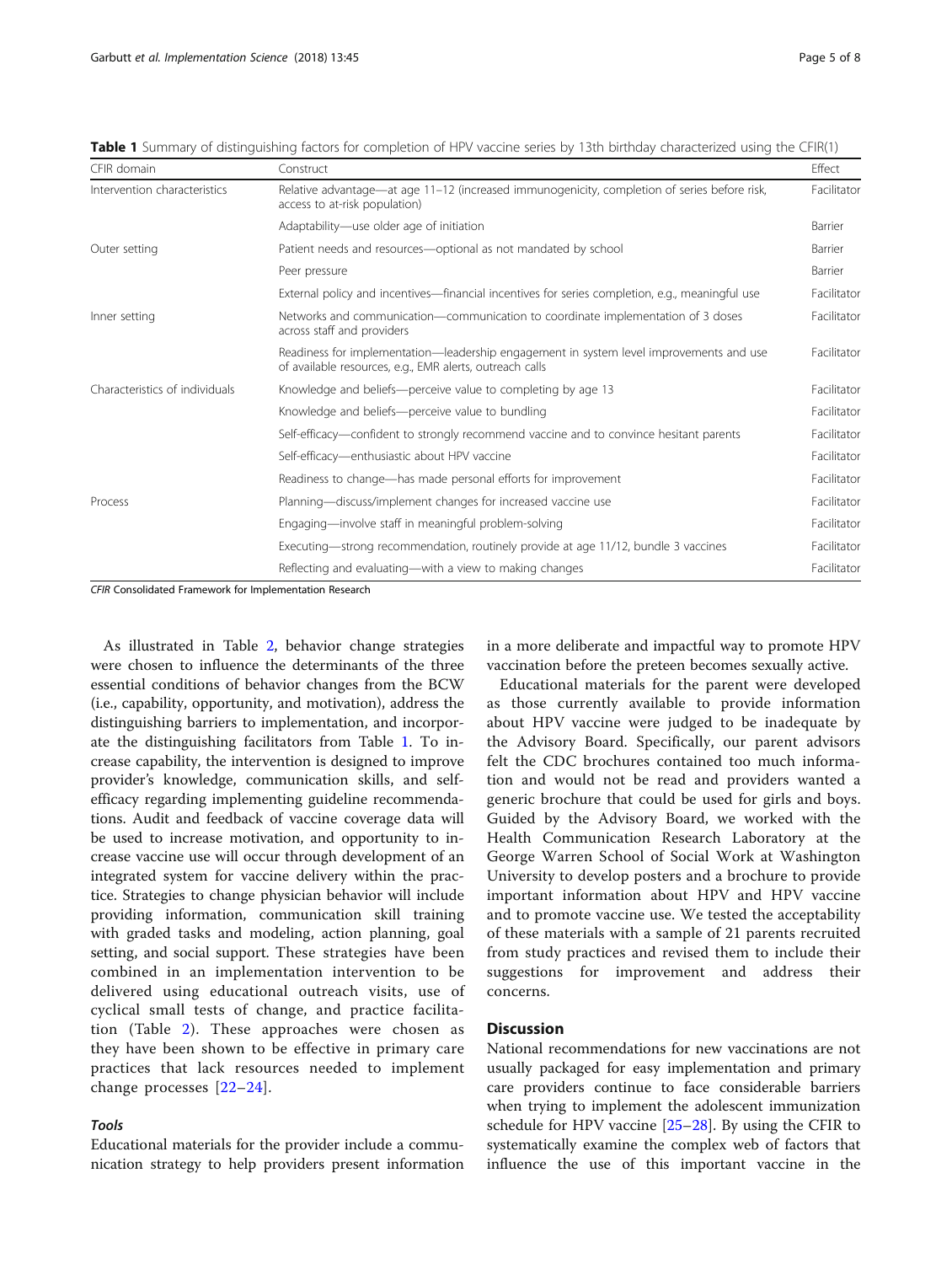| COM-B factor<br>from the<br><b>BCW</b> [2] | Potentially modifiable determinant<br>of behavior, i.e., barrier or facilitator<br>from CFIR-quided analysis [3]                                                                           | Theoretical domain and techniques for<br>behavior change from TDF-quided<br>analysis [20]                                                                                                                                                                        | Implementation strategy [19]                                                                                                                                                                                                                                                                                                                                                                                                                                                 |
|--------------------------------------------|--------------------------------------------------------------------------------------------------------------------------------------------------------------------------------------------|------------------------------------------------------------------------------------------------------------------------------------------------------------------------------------------------------------------------------------------------------------------|------------------------------------------------------------------------------------------------------------------------------------------------------------------------------------------------------------------------------------------------------------------------------------------------------------------------------------------------------------------------------------------------------------------------------------------------------------------------------|
| Capability                                 | Unaware of all benefits to the teen and<br>practice of vaccination at 11/12-year<br>check-up vs. deferring vaccine until older<br>(intervention characteristics, outer setting)            | Knowledge<br>· Provide information about benefits of<br>HPV vaccine at 11/12-check-up for teen<br>and for practice                                                                                                                                               | Develop and distribute educational<br>materials for provider<br>Conduct educational outreach visits                                                                                                                                                                                                                                                                                                                                                                          |
| Capability                                 | Lack of ability to effectively recommend<br>HPV vaccine for use at the 11/12-year<br>check-up<br>(characteristics of individuals, outer setting,<br>and process)                           | <b>Skills</b><br>• Model/demonstrate communication strategy<br>• Rehearse use of communication strategy<br>· Set goals for use of communication strategy<br>and monitor behavior<br>• Undertake graded tasks                                                     | Develop and distribute educational<br>materials<br>For providers: 4-part communication<br>strategy<br>• Make a strong recommendation<br>· Provide simple responses for common<br>questions<br>· Provide personal information about<br>vaccine use if appropriate<br>· Implement a follow-up plan if parent<br>is hesitant<br>For parents: brochures/posters<br>Test components of communication<br>strategy in cyclical small tests of change<br>using practice facilitation |
| Motivation                                 | No or limited interest in changing approach<br>to HPV vaccine delivery<br>(characteristics of individuals, inner setting)                                                                  | Action planning<br>• Set goal for change<br>• Planning the change                                                                                                                                                                                                | Audit and provide feedback of HPV<br>vaccine coverage<br>Promote adaptability for target age to<br>encourage participation<br>Practice facilitation                                                                                                                                                                                                                                                                                                                          |
| Motivation                                 | Low self-confidence to provide strong<br>recommendation, address parental concerns<br>and deal with hesitant parents to allow<br>timely use of vaccine<br>(characteristics of individuals) | Belief about consequences<br>· Undertake graded tasks. Use problem-<br>solving, decision-making and goal setting<br>• Process for encouragement and support<br>• Provide feedback of improvement<br>Social influences<br>• Process for encouragement and support | Test components of communication<br>strategy in cyclical small tests of change<br>using practice facilitation<br>Tailor implementation strategies<br>Practice facilitation                                                                                                                                                                                                                                                                                                   |
| Opportunity                                | Lack of vaccine delivery system<br>(inner setting, process)                                                                                                                                | Environmental context and resources<br>• Environmental changes to process of HPV<br>vaccine delivery using all available resources                                                                                                                               | Conduct educational outreach visits<br>Reminders<br>Practice facilitation<br>Conduct cyclical small tests of change                                                                                                                                                                                                                                                                                                                                                          |

<span id="page-5-0"></span>Table 2 Selection of behavior change techniques and implementation change strategies to increase HPV vaccine use

BCW Behavior Change Wheel, CFIR Consolidated Framework for Implementation Research, TDF Theoretical Domain Framework

primary care setting, we identified facilitators and barriers to following national guidelines across all five domains of the conceptual framework. Accepting vaccination by age 13 was a critical aspect of providers' ability and confidence to recommend the vaccine, address parental hesitancy, and promote timely HPV vaccine use. Other opportunities for improvement included better teamwork to share the work of vaccine delivery and increase efficiency and ensure opportunities for vaccination were not missed.

Our findings informed a theory-based, multi-component implementation strategy to change provider behavior regarding vaccine use. Using the TDF, we identified behavioral change targets and behavioral change approaches for providers. The intervention includes audit and feedback of vaccine coverage data to motivate providers to change their approach to deliver HPV vaccine. Several features of the audit and feedback component are considered "best practices" [[29](#page-7-0)]. These include using recent, individuallevel data, providing feedback in several different formats

(table, graph, oral), and repeating feedback cycles. At a brief educational outreach visit, information about the benefits of using the 11- to 12-year-old check-up visit to initiate the vaccine series, both for the patient and for the practice will be shared. The theory-based communication plan provides key elements to guide practitioners' conversations about HPV vaccine and facilitate providing a strong and persistent recommendation to complete the vaccine series by age 13. As most independent primary care practices lack the infrastructure and support for practice change, practice facilitation will be used to assist providers to implement the change process and to engage staff in the process [\[22\]](#page-7-0). Our hope is that this multicomponent intervention designed to address multiple barriers will have a greater and more sustainable effect on HPV vaccine use than prior interventions focused on one or two barriers.

Several features of the proposed intervention are innovative and may inform implementing behavior change in primary care practice. We developed a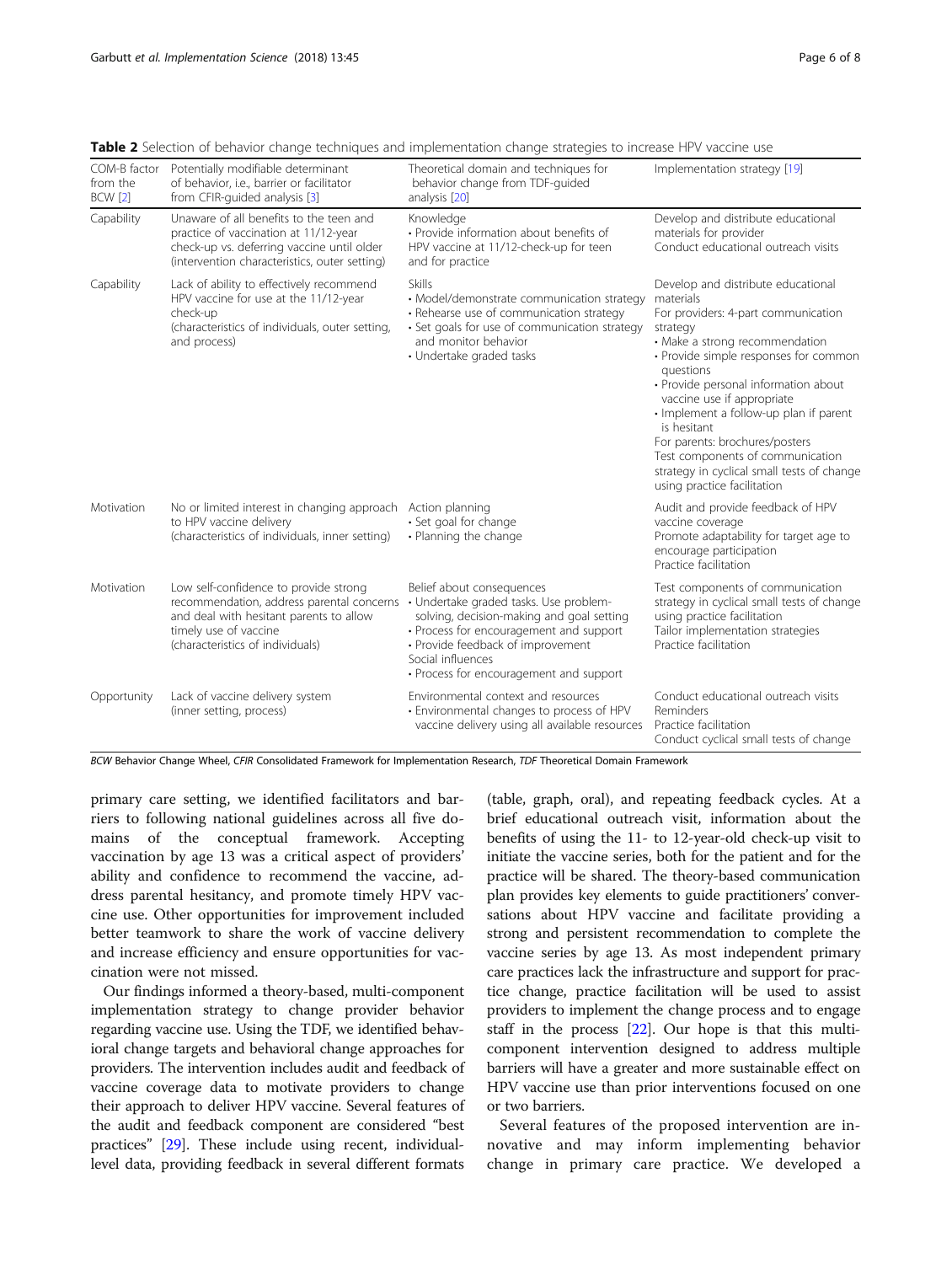simple, theory-based communication strategy that builds on established behaviors used to recommend other childhood vaccines. The implementation approach will allow providers to practice their communication about HPV vaccine, an effective strategy for learning new skills [[30\]](#page-7-0). Few studies have tried to improve the quality of provider communication. Training providers to use an announcement approach has been shown to increase HPV vaccine coverage by 5% [\[31](#page-7-0)], but the broader literature of message framing has yielded mixed results [\[32](#page-7-0)]. Also, the intervention will allow autonomy for providers to select the target age for vaccine initiation with the goal to complete the series by age 13 to 15. Autonomy is important for intrinsic motivation and may be important to engage providers in the change process [\[33](#page-7-0)]. Involving other staff members in the system of care may be a pragmatic, alternative approach to EMR-reminders [[28\]](#page-7-0) and other strategies that may not be scalable without support. Practice facilitation has been used successfully to implement evidence-based interventions in primary care practice that lack the resources to engage in the change process [[22\]](#page-7-0).

Our study is limited in several respects. Our sample consists of a small number of providers from one geographic area and may not be representative of other populations. However, we believe the study sample is representative of providers working in small-scale, independently run community-based pediatric practices in our community with considerable variation in the context of how the providers practiced. In this setting, we were unable to examine the effect of delivery systems or practice leader engagement on vaccine use. Completion of the three-dose series before the 13th birthday was low among participants but is consistent with concurrent national data for this age group [[34](#page-7-0)]. The time span for collecting the quantitative and qualitative data were different (2014 and 2016 respectively). National data show the increase in HPV vaccine coverage from 2014 to 2016 was minimal (about 5%) [[11](#page-7-0), [34](#page-7-0), [35\]](#page-7-0), but if changes in coverage were not equal across providers, then our assessment of barriers and facilitators may be inaccurate.

## Conclusions

In conclusion, study and national data suggest that widespread efforts to increase HPV vaccine use are urgently needed. We used the CFIR, the TDF, and BCW to systematically examine the use of this vaccine in independent primary care practices, identify targeted provider behaviors for change, and guide our selection of behavior change components needed to increase HPV vaccine use according to guideline recommendations. This theoryinformed, multi-component implementation strategy

merits further investigation. After pilot testing to assess feasibility, we are planning to seek funding to complete a rigorous evaluation in a clinical trial in the primary care setting to evaluate the effectiveness of this implementation strategy to make large improvements in HPV vaccine use.

#### **Abbreviations**

CDC: Centers for Disease Control and Prevention; EMR: Electronic medical record; HEDIS: Healthcare Effectiveness Data and Information Set; HPV: Human papillomavirus; MCV4: Meningococcal B vaccine; NCATS: National Center for Advancing Translational Sciences; NIH: National Institutes of Health; Tdap: Tetanus, diphtheria, and pertussis vaccine; U.S.: United States; VIS: Vaccine information sheet; WU PAARC: Washington University Pediatric and Ambulatory Research Consortium

#### Acknowledgements

Not applicable.

#### Funding

This study was supported by the Washington University Institute of Clinical and Translational Sciences grant UL1 TR000448 from the National Center for Advancing Translational Sciences (NCATS) of the National Institutes of Health (NIH), with co-funding from St. Louis Children's Hospital. This study's contents are solely the responsibility of the author and do not necessarily represent the official view of NCATS or NIH. The sponsors had no involvement in the design and conduct of the study; collection, management, analysis, and interpretation of the data; preparation, review, or approval of the manuscript; and decision to submit the manuscript for publication.

#### Availability of data and materials

Data sharing is not applicable to this article as no datasets were generated or analyzed during the current study.

#### Authors' contributions

JMG designed the study, conducted provider interviews, analyzed and interpreted the qualitative and quantitative data, developed the intervention, and drafted the manuscript. SD conducted parent interviews, analyzed and interpreted the qualitative data, and critically reviewed and edited the manuscript. EW conducted provider interviews, analyzed and interpreted the qualitative data, and critically reviewed and edited the manuscript. AAL analyzed and interpreted the qualitative data and critically reviewed and edited the manuscript. KK analyzed and interpreted the qualitative data and critically reviewed and edited the manuscript. RL designed the study, analyzed and interpreted the qualitative data, and critically reviewed and edited the manuscript. All authors read and approved the final manuscript.

#### Ethics approval and consent to participate

This study was approved by the Washington University Human Research Protection Office (Ref # 210510093). Each participant provided written consent.

#### Consent for publication

Not applicable.

#### Competing interests

The authors declare that they have no competing interests.

#### Publisher's Note

Springer Nature remains neutral with regard to jurisdictional claims in published maps and institutional affiliations.

#### Author details

<sup>1</sup>Department of Medicine, Washington University, St. Louis, MO, USA. 2 Department of Pediatrics, Washington University School of Medicine, Campus Box 8116, 660 S. Euclid Ave, St. Louis, MO 63110, USA. <sup>3</sup>Department of Pediatrics, University of Michigan, Ann Arbor, MI, USA. <sup>4</sup>Department of Surgery, Washington University School of Medicine, St. Louis, MO, USA.